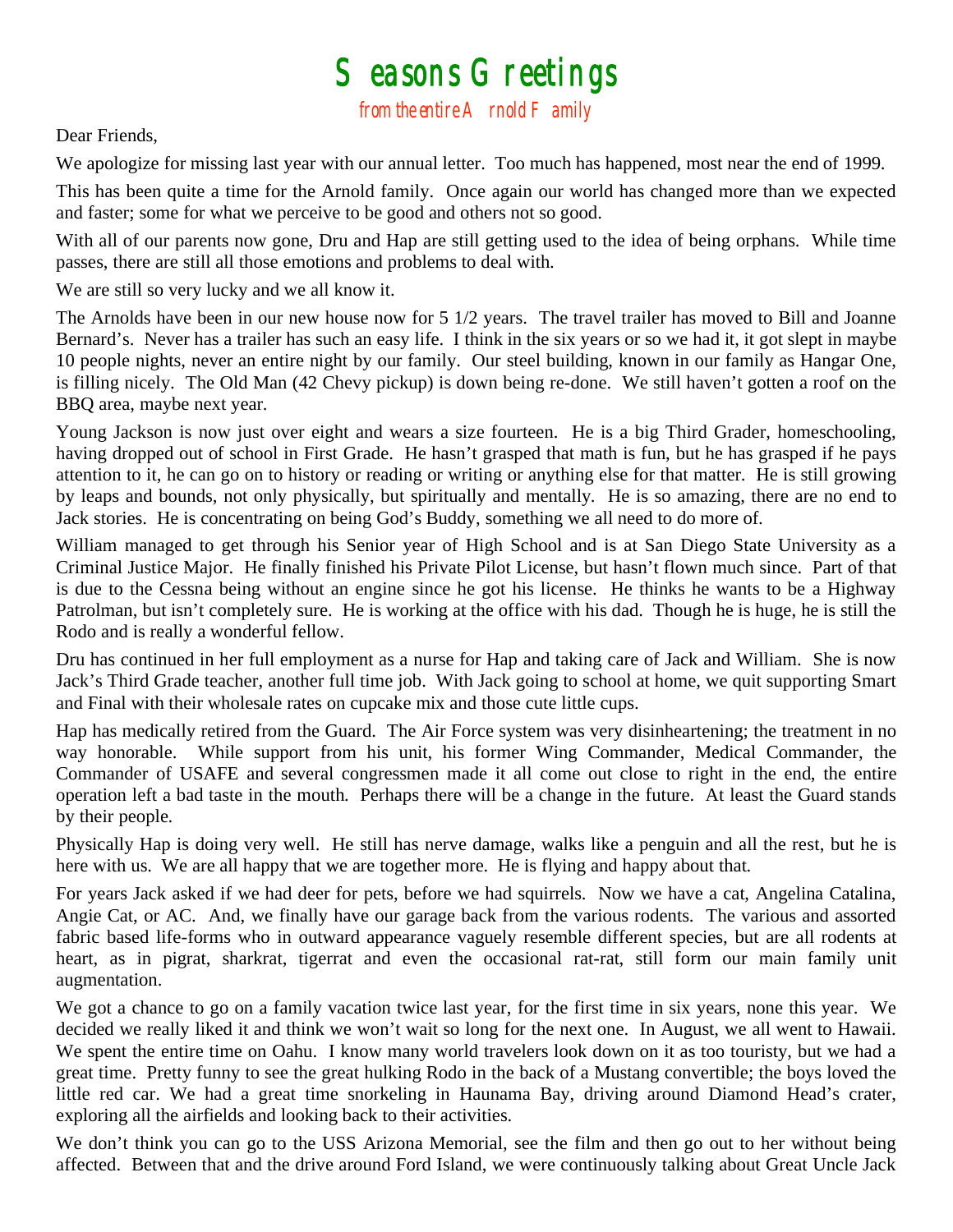and Aunt Muriel and what it had been like on 7 December 1941. We all owe our predecessors for our freedom and in our family we don't have far to look.

The first week in December, we, William excepted, went to Orlando. The Disney World complex is really amazing. Hap and Dru liked Epcot and the train, Jack loved MGM Studios. We had a great visit to Cape Canaveral, saw a Shuttle on the pad. Gatorland was like we imagine TW Cook's place. The high point of the trip really was Green Meadows farm, where we were the only ones there for about two hours and Jack got to hold every farm animal known to man.

Probably the high point of fun for the past two years was 11 September 2000. We spent the day aboard CONSTELLATION CVA-64. Our San Diego office's Shamim Gray's husband Obra, an S-3 pilot, is her Strike Ops Officer. They brought us aboard for the Family Day Cruise off the coast. Unbelievable! Hap spent a week aboard ORISKANY CVA-34 in 1966, most of the time on the LSO Platform. He says this was better. Air Force people, get this: They closed off the starboard half of the flight deck and conducted Flight Ops on port half! We were positioned just about even with the rollout point from the Number Three wire. They did four evolutions (take offs and landings) with two Hornets, a Tomcat and an S-3. The S-3 wingtip was about twenty feet from our heads when she stopped. Obra was an excellent host. We had an unbelievable time and have pictures to prove it.

The big news for Brother Bruce and wife Lorena is Lorena is out of the pewter importing business, Ante Gifts was sold. They have completely remodeled their backyard, quite impressive. Their daughter, Megan, is doing quite well at kindergarten and is taking up more and more of their time. They seem to be surprised at the time, but pleased. Once again we had Thanksgiving at their home, it is a beautiful place and the food was wonderful.

Brother Tuck, wife Robie and daughter Alison moved across the street into the old family home. They now have the same address as their horses. Brother Tuck is now an active member of the El Cajon Mounted Police and really enjoys it. Tuck was the Chairman for last year's Los Senderos annual ride, no small honor, and no small amount of work, and is now the Vice President of the Club. Robie's job teaching Art at Valhalla High School seems to be even more enjoyable as the years go by. Ali is growing to be quite a young lady and enjoying school.

After years of doom and gloom predictions, sister Jacquie lost her radio station job in Oakland. In no time at all she landed a far better sales and marketing position and seems to be very pleased. Her calls are certainly less stressful than when she was at the radio station. Her very good friend and roommate Becky passed away this year, which was a great stress for her. We think Jacquie will probably make it down for Christmas this year. It will be great to see her.

Last year just when our excellent friends from the RAF, Bob and Kay Denton, were to come on their tenth annual visit, Kay became very ill. She got better, but as she was coming out of the hospital, Bob was hospitalized for a heart condition and died days later. This was a terrible shock to all of us, Bob has been one of our family's best friends since the day we met. His passing has been felt by all who knew him, both in the UK and here in California. Kay has moved back to their old home area in York. We are hoping to get to see her after the first of the year.

The Aviation and Marine insurance adjusting and accident investigation business is doing well, we have seven offices now, San Diego, Long Beach, Phoenix, Flagstaff, San Francisco, Honolulu and Portland. Office travel has been very light for Hap, just one trip Portland in August, one to San Francisco in December and the annual OFA meeting, this time in Albuquerque, New Mexico for the Balloon Festival.

Alan Ridenour, from our San Diego office, made a trip to the Alameda office in the fall. He had some spare time and got a chance to tour HORNET CVA-12 tied up at the now closed NAS Alameda. Alan brought home a hat and patch for Jack, he was thrilled as Uncle Jack commanded her VT-2 and then was her Air Group Commander from Iwo Jima on.

The Aztec is doing very well. She is just about up to speed after two and a half years of living with us. With almost eight hours range, she goes further than we do. We flew her to Albuquerque, with a block time about 30 minutes less than Southwest. The Cessna 150 is getting a new engine and real radios, but hasn't flown in about a year. Hopefully, the new 150 hp engine will be worth the wait and William will renew his interest in flying.